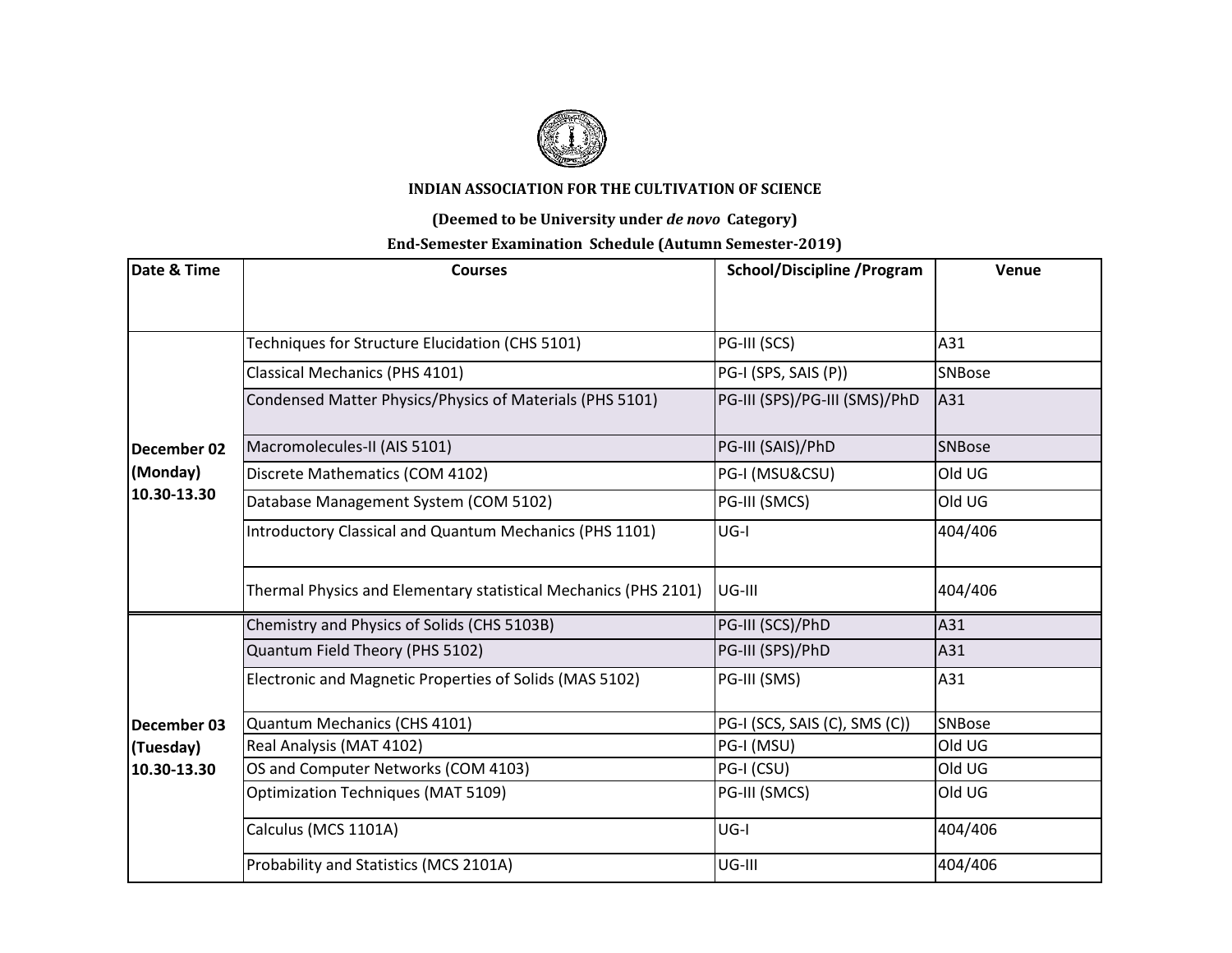| December 03<br>(Tuesday)<br>14.30-17.30   | Drug Design and Delivery (AIS 5103)                                  | PG-III (SAIS)/PhD             | A31     |
|-------------------------------------------|----------------------------------------------------------------------|-------------------------------|---------|
| December 04<br>(Wednesday)<br>10.30-13.30 | Algebra-II (MAT 4101)                                                | PG-I (MSU &CSU)               | Old UG  |
|                                           | Advanced Statistical Mechanics (PHS 5103)                            | PG-III (SPS)/PhD              | A31     |
|                                           | Energy & Sustainable Applications-I (AIS 5102)                       | PG-III (SAIS)                 | A31     |
|                                           | Supramolecular Chemistry: Principles and Applications (CHS<br>5103C) | PG-III (SCS)/PhD              | A31     |
|                                           | Inorganic Chemistry: Structure & Reactivity (CHS 4102)               | PG-I (SCS, SAIS (C), SMS (C)) | SNBose  |
|                                           | Advanced Quantum Mechanics-I (PHS 4102)                              | PG-I (SPS, SAIS (P))          | SNBose  |
|                                           | Computing with Python (MCS 1101B)                                    | $UG-I$                        | 404/406 |
|                                           | Biochemistry, Genetics and Evolution (BIS 2101)                      | UG-III                        | 404/406 |
| December 05                               | Physical Inorganic Chemistry (CHS 5102B)                             | PG-III (SCS)/PhD              | A21     |
|                                           | Organic Synthesis-II (CHS 5102C)                                     | PG-III (SCS)/PhD              | A31     |
|                                           | Chemical Binding and Electronic Structure (CHS 5102A)                | PG-III (SCS)/PhD              | A31     |
|                                           | Advanced Molecular Spectroscopy (CHS 5102D)                          | PG-III (SCS)/PhD              | A31     |
| (Thursday)                                | Electronics (PHS 4104)                                               | PG-I (SPS, SAIS (P))          | SNBose  |
| 10.30-13.30                               | Gravitation and Cosmology (PHS 5104)                                 | PG-III (SPS)/PhD              | A31     |
|                                           | Organic Chemistry: Structure & Reactivity (CHS 4103)                 | PG-I (SCS, SAIS (C), SMS (C)) | SNBose  |
|                                           | Topology (MAT 4103)                                                  | PG-I (MSU) & PG-III (SMCS)    | Old UG  |
|                                           | Molecules of Life and Cells (BIS 1101)                               | $UG-I$                        | 404/406 |
|                                           | Data Structure and Algorithm (MCS 2101B)                             | UG-III                        | 404/406 |
|                                           | Energetics and Bonding (CHS 1101)                                    | $UG-I$                        | 404/406 |
| December 06<br>(Friday)<br>10.30-13.30    | Molecular Spectroscopy and Organic Reactions (CHS 2101)              | UG-III                        | 404/406 |
|                                           | Chemistry for Biologists (AIS 4112)                                  | PG-I (SAIS & SMS (B))         | 404/406 |
|                                           | Atomic and Molecular Sciences (CHS 5151)                             | PG-III (SPS)                  | A31     |
|                                           | Theory of Computation (COM 4101)                                     | PG-I (CSU) & PG-III (SMCS)    | Old UG  |
|                                           | Mathematical Methods-I (PHS 4103)                                    | PG-I (SPS, SAIS (P))          | A31     |